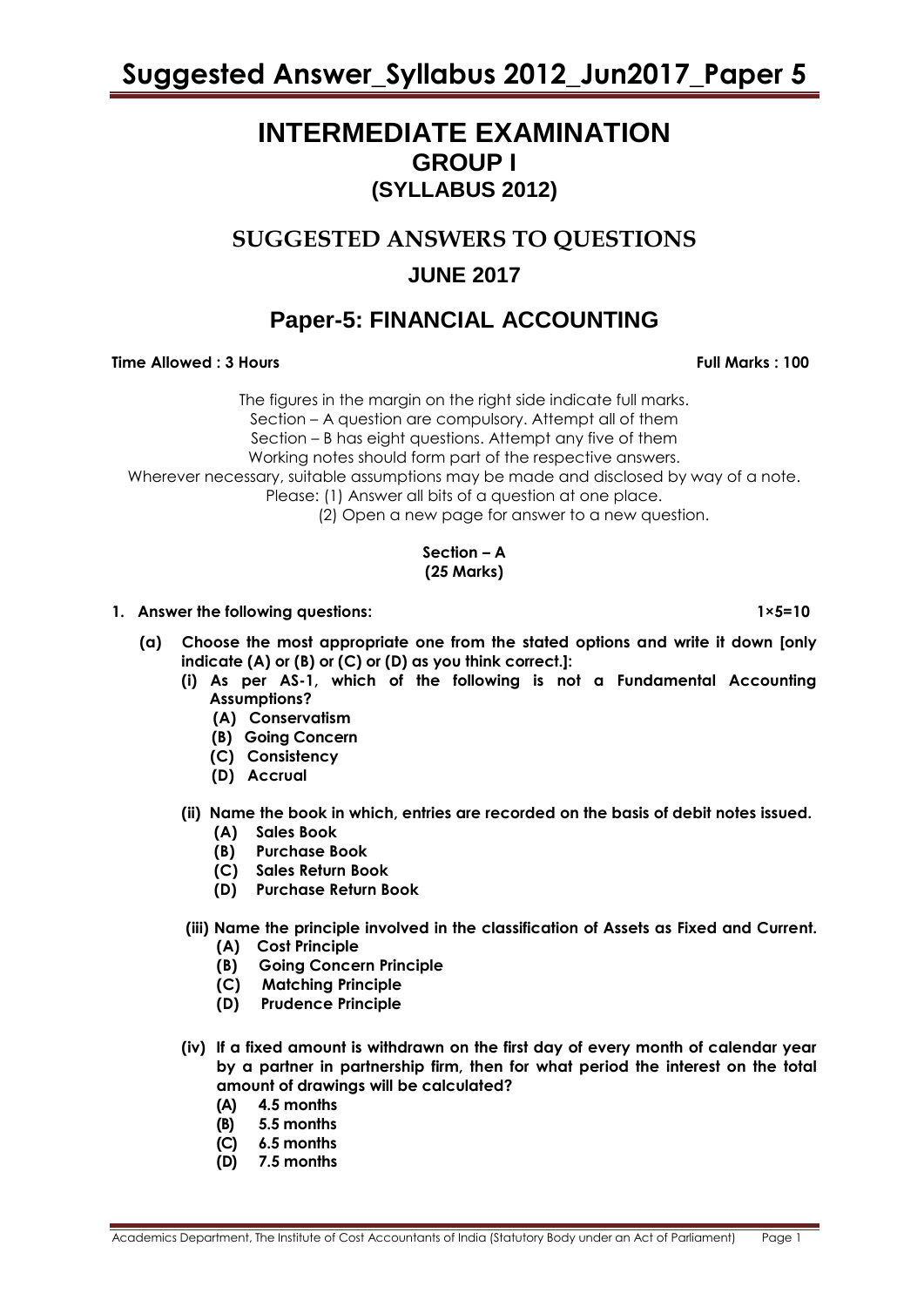- **(v) Del credere commission is allowed to consignee**
	- **(A) for making cash sales.**
	- **(B) For making credit sales.**
	- **(C) for making extra sales.**
	- **(D) for undertaking risk of bad debts.**

#### **Answer: 1 (a)**

- (i) A
- (ii) D
- (iii) B
- (iv) C
- $(v)$   $\Box$

#### **(b) Match the following: 1×5=5**

|    | Column A                                             |     | Column B |
|----|------------------------------------------------------|-----|----------|
|    | <b>Events occurring after the Balance Sheet Date</b> | A)  | $ AS-6 $ |
| 2. | <b>Prior Period Items</b>                            | (B) | $AS-9$   |
| 3. | Depreciation Accounting                              |     | AS-16    |
|    | 4. Timing of recognition of sales of goods           |     | $AS-5$   |
| 5. | <b>Capitalization of Borrowing Cost</b>              |     | $AS-4$   |

#### **Answer: 1 (b)**

|               | Column A                                      |     | Column B |  |  |
|---------------|-----------------------------------------------|-----|----------|--|--|
|               | Events occurring after the Balance Sheet Date | Έ   | $AS-4$   |  |  |
| $\mathcal{D}$ | <b>Prior Period Items</b>                     |     | $AS-5$   |  |  |
| 3.            | Depreciation Accounting                       | A)  | $AS-6$   |  |  |
|               | Timing of recognition of sales of goods       | 'B) | $AS-9$   |  |  |
| 5.            | Capitalization of Borrowing Cost              |     | $AS-16$  |  |  |

#### **(c) State whether the following statements are true or false: 1×5=5**

- **(i) As per full disclosure principle, the financial statements should disclose all irrelevant information.**
- **(ii) Realisation account is a real account.**
- **(iii) Trade discount is recorded in the books of original entry.**
- **(iv) Abnormal wastages should be included in the cost of inventories as per AS-2.**
- **(v) In absence of partnership deed, partners are entitled to interest on capital @ 6% p.a.**

#### **Answer: 1 (c)**

- (i) False
- (ii) False
- (iii) False
- (iv) False
- (v) False

#### **(d) Answer the following: 2×5=10**

- **(i) The Cost of Inventory of Rajasthali Ltd. as per physical verification as on 24th March, 2016 was** `**4,00,000. Goods are sold at a profit of 25% on cost. On 27th March, goods of the sale value of** ` **1,00,000 were sent on sale on return basis to a customer, the period of approval being two weeks. He returned 20% of the goods and approved 80% of the remaining on 31st March. Calculate the Cost of Inventory as per Books.**
- **(ii) From the following calculate subscription Income of Pitam Pura Club for the year**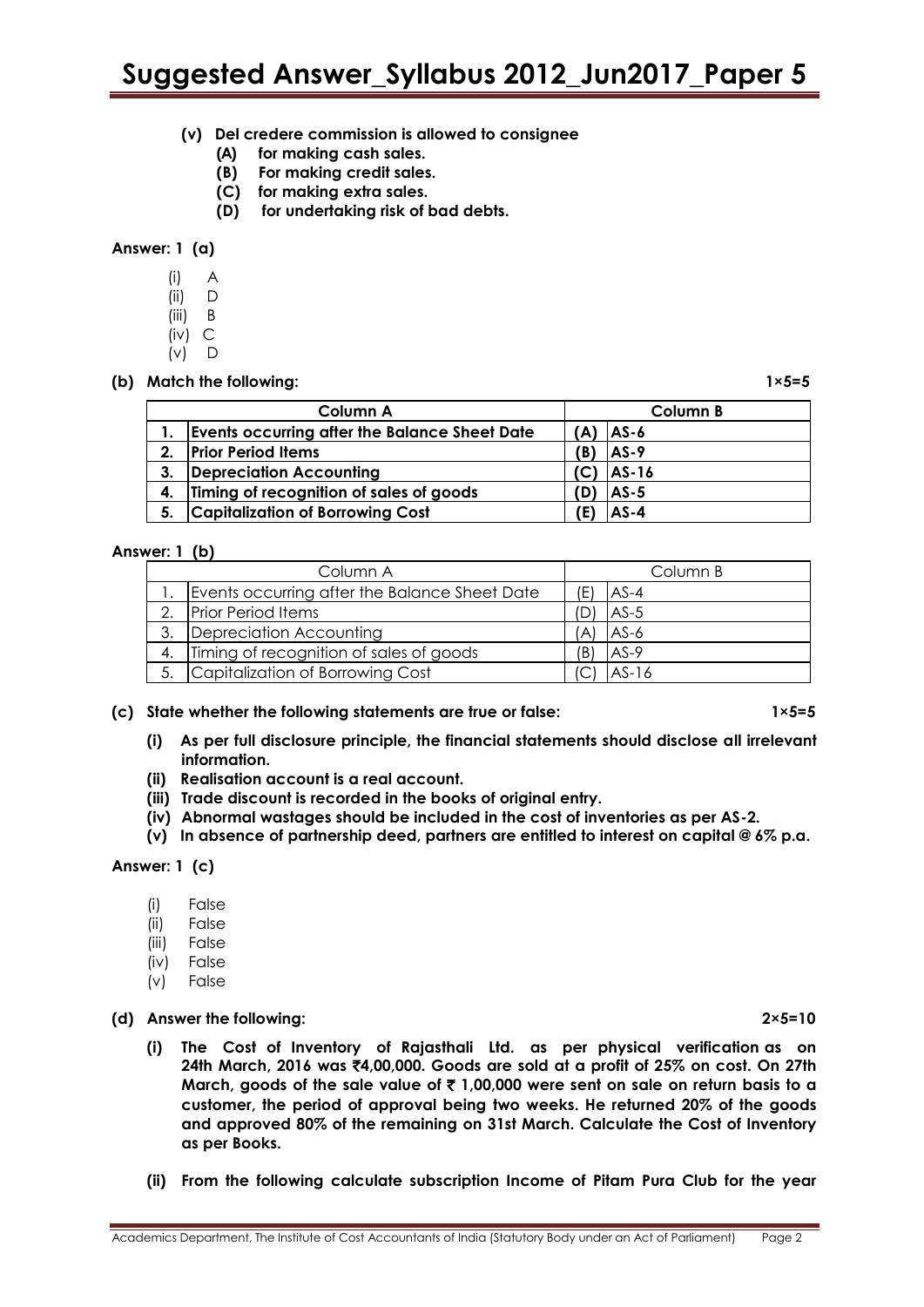**2016:**

**Subscription outstanding as on 31.12.2015:** ` **9,500 (including** `**500 for 2014) Subscription received in advance as on 31.12.2015:** ` **3,000 (including** ` **200 for 2017) Subscription received during 2016: for 2014** ` **400, for 2015** ` **8,900, for 2016** ` **1,34,400, for 2017** ` **4,000, for 2018** ` **1,200. Subscription outstanding as on 31.12.2016:** ` **6,950 Subscription of 2014 written off during 2016:** ` **50**

- **(iii) X purchased a machine from Y on hire purchase basis on the following terms:**
	- **(a) Cash price—** ` **10,00,000 (b) Cash Down Payment—20% (c) Four annual equal instalments of** ` **2,50,000 each to be paid at the end of each year. Compute the payment of interest pertaining to each accounting year assuming that the sales were made at the beginning of the year.**
- **(iv) An amount of** `**9,90,000 was incurred on a contract work upto 31.03.2016. Certificates have been received to date to the value of** ` **12,00,000 against which**  ` **10,80,000 has been received in cash. The cost of work done but not certified amounted to** ` **22,500. It is estimated that by spending an additional amount of**  ` **1,10,000 (including provision for contingencies) the work can be completed in all respects in another two months. The agreed contract price of work is** ` **13,00,000. Compute a conservative estimate of the profit to be taken to the Profit and Loss Account as per AS-7.**
- **(v) On 31st March, 2015, IDFC Bank Ltd. has a balance of** ` **9 crores in 'rebate on bills discounted' account. During the year ended 31st March, 2016, IDFC Bank Ltd. discounted bills of exchange of** ` **4,000 crores charging interest at 18% per annum, the average period of discount being for 73 days. Of these, bills of exchange of**  ` **600 crores were due for realisation from the acceptors/customers after 31st March, 2016, the average period outstanding after 31st March, 2016 being 36.5 days. Prepare Interest and Discount on Bills A/c.**

#### **Answer: 1 (d)**

- (i)  $4,00,000 80\%$  [(80% of 1,00,000) 20% 80,000] = ₹3,48,800
- (ii)

| <b>Subscription Account</b> |  |
|-----------------------------|--|
|-----------------------------|--|

| Dr.                          |          |                               | Сr.      |
|------------------------------|----------|-------------------------------|----------|
| <b>Particulars</b>           |          | <b>Particulars</b>            |          |
| To $O/s$ A/c (beg)           |          | 9,500 By Advance subscription |          |
|                              |          | $A/c$ (Beg)                   | 3,000    |
| To Income & Exp. $A/c$ (b.f) | 1,44,000 | By Bank A/c                   | 1,48,900 |
| To Advance Subscription      |          | 5,400 By Income & Exp. A/c    | 50       |
|                              |          | ByOutstanding                 |          |
|                              |          | Subscription A/c              | 6,950    |
|                              | 1,58,900 |                               | 1,58,900 |

(iii)Step 1: Hire Purchase Price = Down Payment + Instalments  $= ₹ 2,00,000 + ₹ 10,00,000 = ₹ 12,00,000$ Step 2: Total Interest  $=$  H.P. Price - Cash Price  $=$  ₹ 12.00,000 - ₹ 10.00,000 - ₹ 2.00.000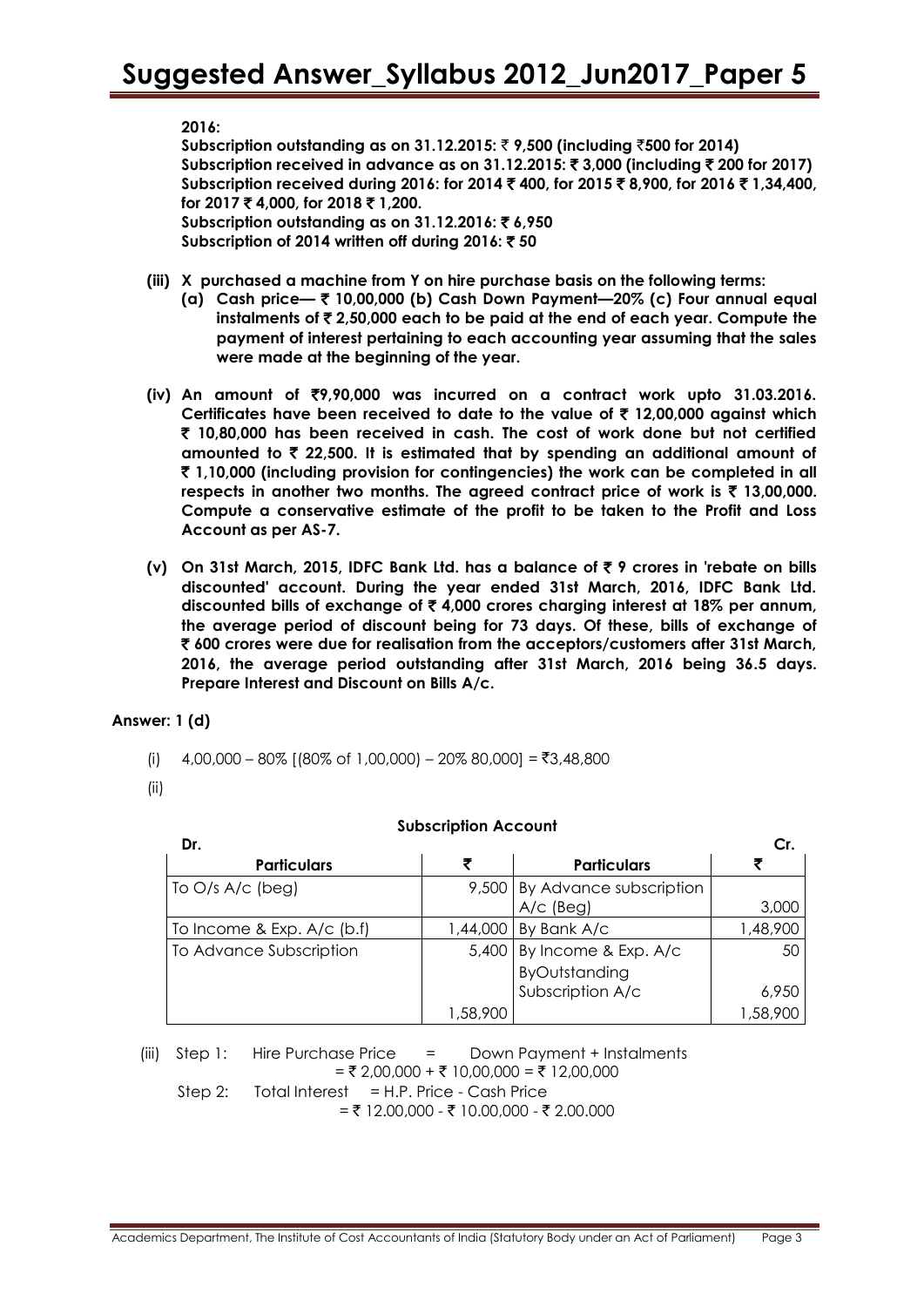Step 3:

#### **Calculation of Ratio of Hire Purchase Price Outstanding in the Beginning of each year**

| Α    |                                                       |                 | $D = B - C$                                         |
|------|-------------------------------------------------------|-----------------|-----------------------------------------------------|
| Year | Outstanding H. P. P. in the<br>beginning of each year | Instalment paid | Outstanding<br>H.P.P. at the<br>end of each<br>year |
|      | 10,00,000                                             | 2,50,000        | 7,50,000                                            |
|      | 7,50,000                                              | 2,50,000        | 5,00,000                                            |
| Ш    | 5,00,000                                              | 2,50,000        | 2,50,000                                            |
| IV   | 2,50,000                                              | 2,50,000        | NIL                                                 |

Ratio of outstanding H. P. P, at the beginning of each year = 100: 75 : 50 : 25 or 4 : 3 : 2 : 1

Step 4: Calculation of Interest for each year

Interest for 1st year  $\frac{1}{2}$ ,00,000 × 4/10 = ₹ 80,000 Interest for 2nd year  $-$  ₹ 2,00,000 × 3/10= ₹ 60,000 Interest lor 3rd year  $\rightarrow$  ₹ 2,00,000 × 2,10 = ₹ 40,000 Interest for 4th year  $\frac{1}{2}$  2,00,000 × 1/10 = ₹ 20,000

#### (iv) Computation

| Expenditure incurred upto 31.3.2016                                   | 9,90,000  |
|-----------------------------------------------------------------------|-----------|
| Estimated additional expenses (including provision for contingency)   | 1,10,000  |
| A. Total Estimated Cost                                               | 11,00,000 |
| B. Contract Price (B)                                                 | 13,00,000 |
| $C.$ Total estimated Profit $(A - B)$                                 | 2,00,000  |
| D. Percentage of Completion (9,90,000 / 11,00,000) × 100              | 90%       |
| Computation of estimate of the profit to be taken to Profit and Loss  |           |
| Account:                                                              |           |
| = Total Estimated Profit x Expenditure incurred upto 31.3.2016/ Total |           |
| Estimated Cost = $2,00,000 \times 9,90,000/11,00,000 = 1,80,000$      |           |
|                                                                       |           |

#### (v)

#### **Discount on Bills Account**

| Dr.      |                                                                                      |        |                  |                                                                           | Сr.    |
|----------|--------------------------------------------------------------------------------------|--------|------------------|---------------------------------------------------------------------------|--------|
| Date     | Particular                                                                           | ₹      | Date             | Particular                                                                | ₹      |
| 31/03/16 | To Rebate on<br>bills discounted<br>A/c $[600 \times$<br>$18/100 \times$<br>36.5/365 |        | 10.80 01/04/15   | By Rebate on bills<br>discounted A/c                                      | 9.00   |
| 31/03/16 | To Profit and loss<br>A/C                                                            |        | 142.20   2015-16 | By Bills purchased and<br>discounted A/c [400 ×<br>$18/100 \times 73/365$ | 144.00 |
|          |                                                                                      | 153.00 |                  |                                                                           | 153.00 |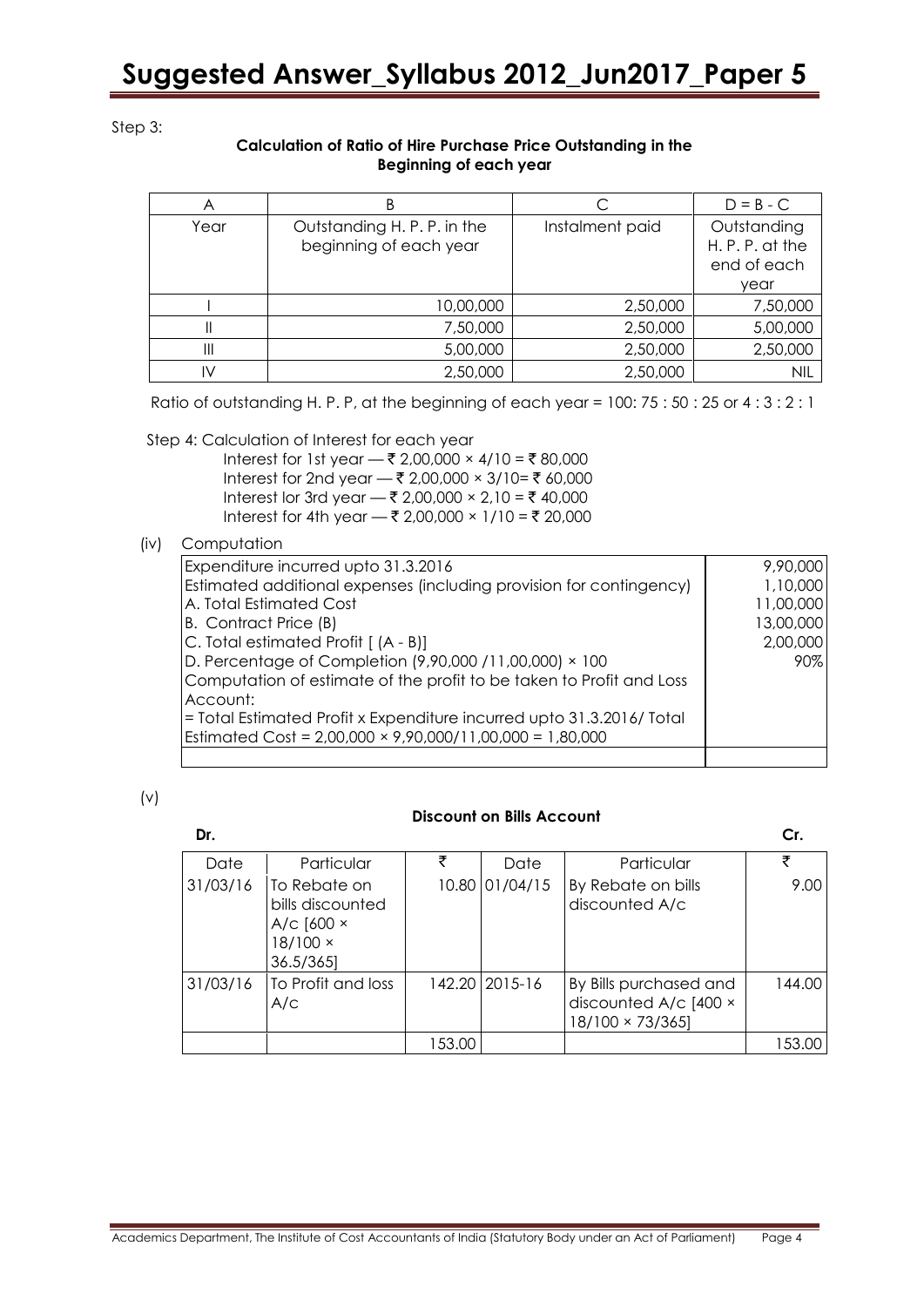#### **Section – B (75 Marks)**

**Answer any Five questions (Carrying 15 Marks each ) from Question No. 2 to Question No 9:**

- **2. (a) (i) What are the characteristics of a Balance Sheet?**
	- **(ii) How does 'subjectivity' become a limitation of Financial Statement Analysis?**
	- **(iii) Fine Garments Ltd. is engaged in the export of readymade garments. The company purchased a machinery of** `**10,00,000 for the use in packaging of such garments. State giving reason whether the cash flow due to the purchase of machinery will be cash flow from operating activities, investing activities or financing activities. 3+2+2 =7**
	- **(b) (i) X Ltd. has a current ratio of 3.5 : 1 and quick ratio of 2 : 1. If excess of current assets over quick assets represented by Inventory is** `**24,000, calculate current assets and current liabilities.**
		- **(ii) From the following information, calculate Inventory Turnover Ratio: Revenue from Operations:** `**4,00,000, Average Inventory:** `**55,000. The rate of Gross Loss on Revenue from Operations was 10%. 2+2=4**
	- **(c) What are the issues with which Accounting Standards deal? 4**

#### **Answer: 2 (a)**

- (I) The characteristics of a balance Sheet are:
	- (i) It is a statement and not an account. It has no debit or credit side, the headings of the two sides are "Assets and Liabilities".
	- (ii) It is prepared on a particulars date and not for a particular period.
	- (iii) It is a summary of the Personal and Real Accounts which are still open and have not been closed by transfer to the Trading and profit & Loss Account. "
- (II) Subjectivity means using personal judgment in making a choice out of alternatives available, i.e., choice in the method of depreciation" or choice in the method of inventory valuation. Since the subjectivity is inherent in personal judgment, the financial statements are not free from bias.
- (III) Investing Activity. Because Fine Garments Ltd. has purchased the machinery for use in the business not for sale.

#### **Answer: 2 (b)**

- (I) Current ratio is 3.5 and quick ratio is 2. Difference between current ratio and quick ratio is inventory. Therefore, inventory is  $3.5 - 2 = 1.5$ If Inventory is 1.5, Current Assets  $= 3.5$ If Inventory is 1, Current Assets  $= 3.5/1.5$ If Inventory is 24,000, Current Assets =  $(3.5/1.5)$  ×24,000 = ₹56,000 As Current ratio is 3.5 : 1 and current assets are  $\bar{z}$ 56,000  $\therefore$  Current Liabilities = 56,000/3.5 = ₹16,000
- (II) Revenue from Operations =  $\bar{z}4,00,000$ Gross Loss = 10% of ₹4,00,000 = ₹40,000 Cost of Revenue from Operations = Revenue from operation + Gross Loss  $= ₹4,00,000 + ₹40,000 = ₹4,40,000$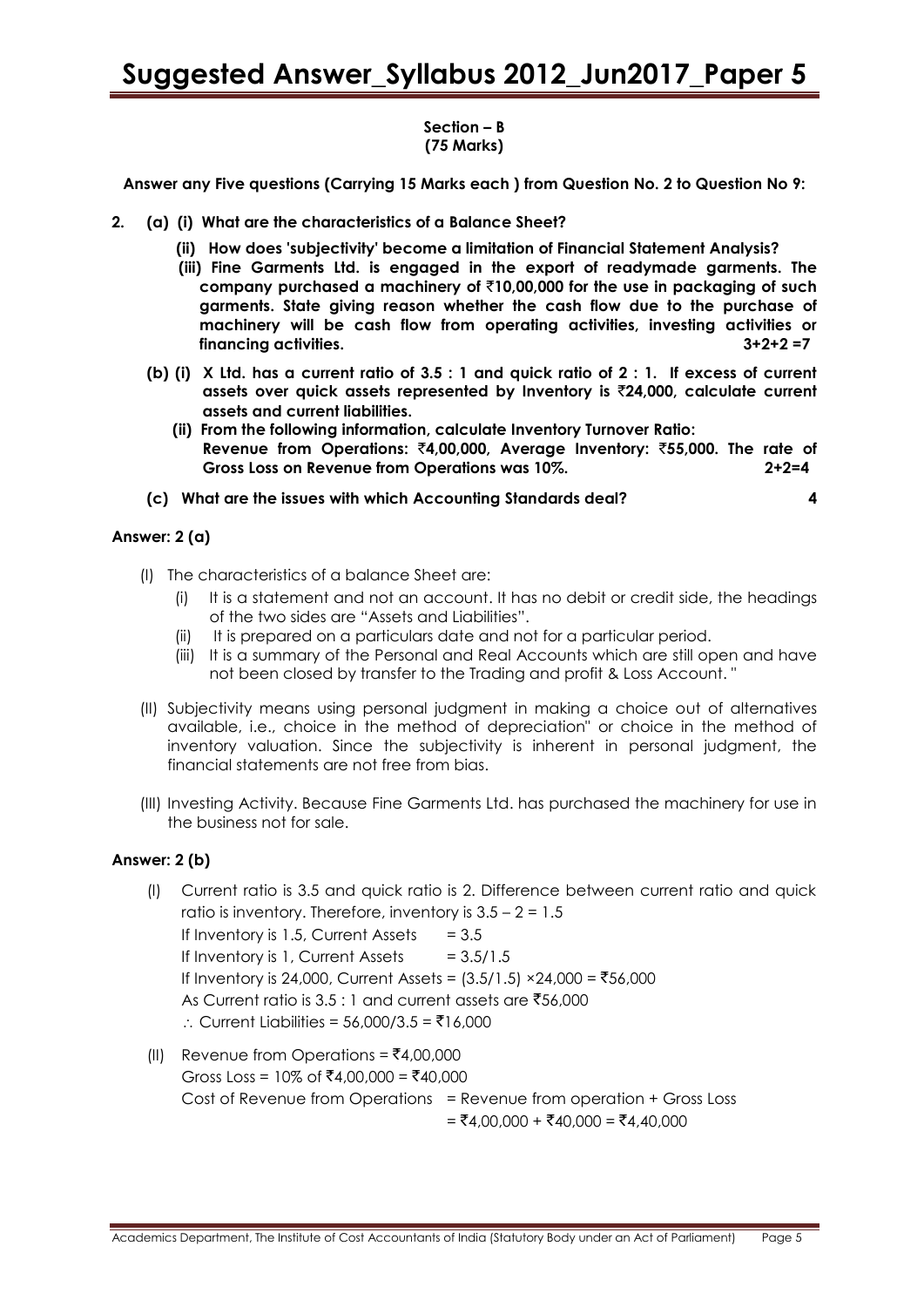Inventory Turnover Ratio

 $=\frac{\text{Cost of Goods Sold}}{\frac{1}{2}}$ Average Inventory  $=\frac{54,40,000}{755,000}$ ₹55,000 = 8 times.

**Answer: 2 (c)** Accounting Standards deal with the issue of **:**

- (i) Recognition of events and transactions in the financial statement;
- (ii) Measurement of these transactions and events;
- (iii) Presentation of these transactions and events in the financial statements in a manner that is meaningful and understandable to the reader;
- (iv) Disclosure requirements which should be here to enable the public at large and the stakeholders and the potential investors in particular, to get an insight into what these financial statements are trying to reflect and thereby facilitate them to take prudent and informed business decisions.

#### **3. The following is the Balance Sheet of Chirag as on 31st March, 2015:**

| <b>Liabilities</b>     | ₹      | <b>Assets</b>       | ₹      |
|------------------------|--------|---------------------|--------|
| <b>Capital Account</b> | 48,000 | <b>Building</b>     | 32,500 |
| Loan                   | 15,000 | <b>Furniture</b>    | 5,000  |
| <b>Creditor</b>        | 31,000 | <b>Motor Car</b>    | 9,000  |
|                        |        | <b>Stock</b>        | 20,000 |
|                        |        | <b>Debtors</b>      | 17,000 |
|                        |        | Cash in hand        | 2,000  |
|                        |        | <b>Cash at bank</b> | 8,500  |
|                        | 94,000 |                     | 94,000 |

**A riot occurred on the night of 31st March, 2016 in which all books and records were lost. The cashier had absconded with the available cash. He gives you the following information:**

- **(a) His sales for the year ended 31st March, 2016 were 20% higher than the previous year's. He always sells his goods at cost plus 25%; 20% of the total sales for the year ended 31st March, 2016 were for cash. There were no cash purchases.**
- **(b) On 1st April, 2015 the stock level was raised to** `**30,000 and stock was maintained at this new level all throughout the year.**
- **(c) Collection from debtors amounted to** `**1,40,000 of which** `**35,000 was received in cash, Business expenses amounted to** `**20,000 of which** `**5,000 was outstanding on 31st March, 2016 and** `**6,000 was paid by cheques.**
- **(d) Analysis of the Pass Book revealed the Payment to Creditors** `**1,37,500, Personal Drawing** `**7,500, Cash deposited in Bank** `**71,500, and Cash withdrawn from Bank**  `**12,000.**
- **(e) Gross profit as per last year's audited accounts was** `**30,000.**
- **(f) Provide depreciation on Building and Furniture at 5% and Motor Car at 20%.**
- **(g) The amount defalcated by the cashier may be treated as recoverable from him.**

**You are required to prepare the Trading and Profit & Loss Account for the year ended 31st March, 2016 and Balance Sheet as on the date. 15**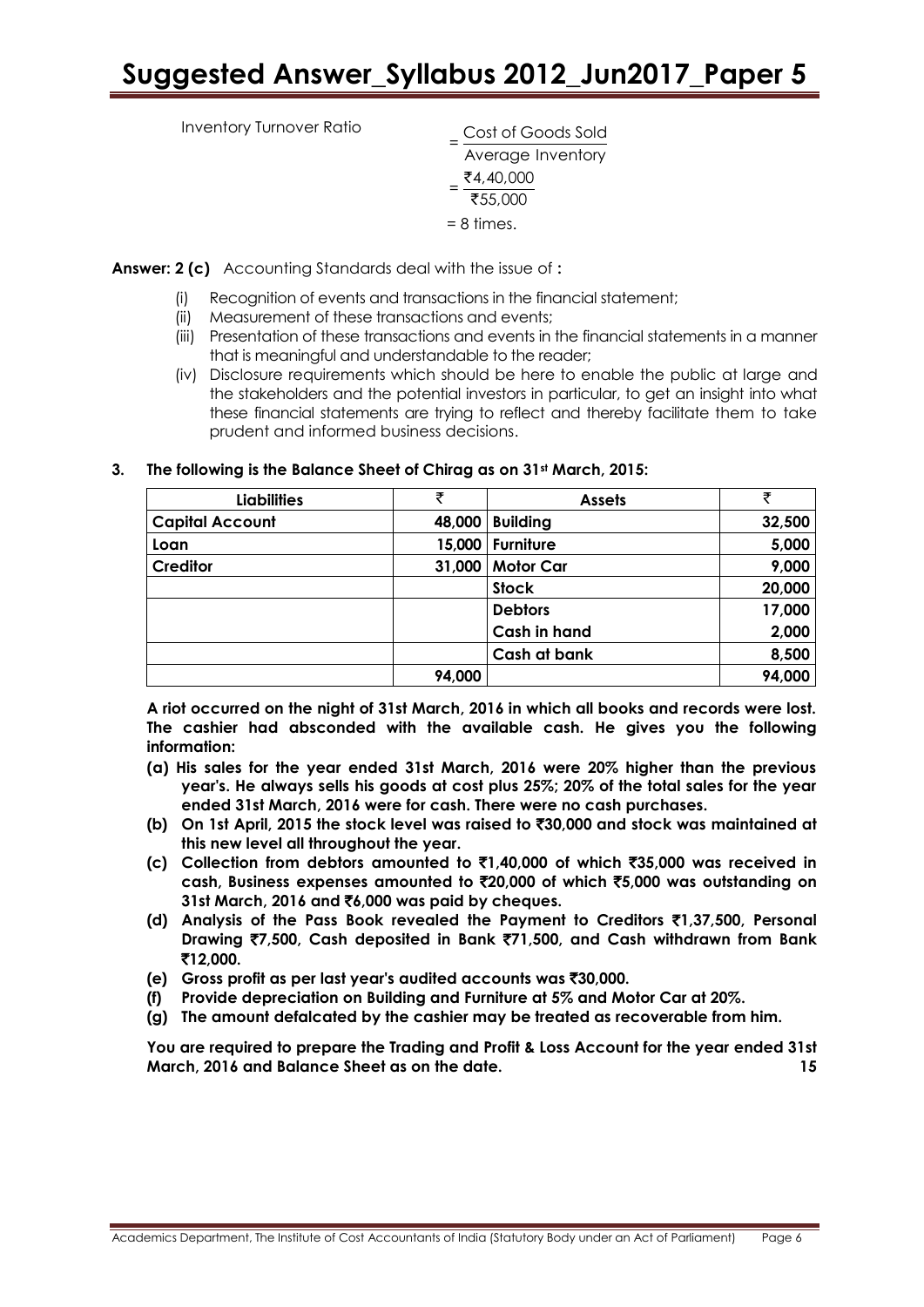#### **Answer: 3**

#### **Trading and Profit and Loss account For the year ending on 31st march, 2016**

| Dr.                       |       |          |                         | Cr.      |
|---------------------------|-------|----------|-------------------------|----------|
| <b>Particulars</b>        | ₹     | ₹        | <b>Particulars</b>      |          |
| To Opening Stock          |       | 20,000   | <b>By Sales</b>         | 1,80,000 |
| To Purchases (bal.fig.);  |       | 1,54,000 | <b>By Closing Stock</b> | 30,000   |
| To Gross Profit c/d (@20% |       |          |                         |          |
| on sales)                 |       | 36,000   |                         |          |
|                           |       |          |                         |          |
|                           |       | 2,10,000 |                         | 2,10,000 |
| To Sundry Business        |       | 20,000   | By Gross Profit b/d     | 36,000   |
| Expenses                  |       |          |                         |          |
| To Depreciation on        |       |          |                         |          |
| <b>Building</b>           | 1,625 |          |                         |          |
| Furniture                 | 250   | 3,675    |                         |          |
| Motor                     | 1,800 |          |                         |          |
| To Net profit transferred |       | 12,325   |                         |          |
| to capital A/c            |       |          |                         |          |
|                           |       | 36,000   |                         | 36,000   |

#### **Balance Sheet as at 31st March 2016**

| <b>Particulars</b>          | ₹       | ₹        | <b>Particulars</b>    | ₹       | ₹        |
|-----------------------------|---------|----------|-----------------------|---------|----------|
| Capital Account:            |         |          | <b>Building</b>       | 32,500  |          |
| <b>Opening Balance</b>      | 48,000  |          | Less: Depreciation    | (1,625) | 30,875   |
| Add: Net profit             | 12,325  |          | Furniture             | 5,000   |          |
|                             | 60,325  |          | Less: Depreciation    | (250)   | 4,750    |
| Less: Drawings              | (7,500) | 52,825   | Motor Car             | 9,000   |          |
| Loan                        |         | 15,000   | Less: Depreciation -  | (1,800) | 7,200    |
| <b>Sundry Creditors</b>     |         | 47,500   | Stock in trade        |         | 30,000   |
| <b>Outstanding Expenses</b> |         | 5,000    | <b>Sundry Debtors</b> |         | 21,000   |
|                             |         |          | Cash at Bank          |         | 22,000   |
|                             |         |          | Sundry Advances       |         | 4,500    |
|                             |         |          | (Amount               |         |          |
|                             |         |          | recoverable from      |         |          |
|                             |         |          | Cashier)              |         |          |
|                             |         | 1,20,325 |                       |         | 1,20,325 |

#### **Working Notes:**

#### **Total Debtors Account**

| Dr.                         |          |                                      | Cr.      |
|-----------------------------|----------|--------------------------------------|----------|
| <b>Particulars</b>          |          | <b>Particulars</b>                   |          |
| To Balance b/d              |          | 17,000 By Bank (₹1,40,000 - ₹35,000) | 1,05,000 |
| To Sales (80% of ₹1,80,000) |          | 1,44,000 By Cash A/c                 | 35,000   |
|                             |          | By Balance c/d                       | 21,000   |
|                             | 1,61,000 |                                      | 1,61,000 |

#### **Total Creditors Account**

| Dr.                |          |                           | Cr.      |
|--------------------|----------|---------------------------|----------|
| <b>Particulars</b> |          | <b>Particulars</b>        |          |
| To Bank            |          | $1,37,500$ By Balance b/d | 31,000   |
| To balance c/d     |          | 47,500 By Purchase        | 1,54,000 |
|                    | 1,85,000 |                           | 1,85,000 |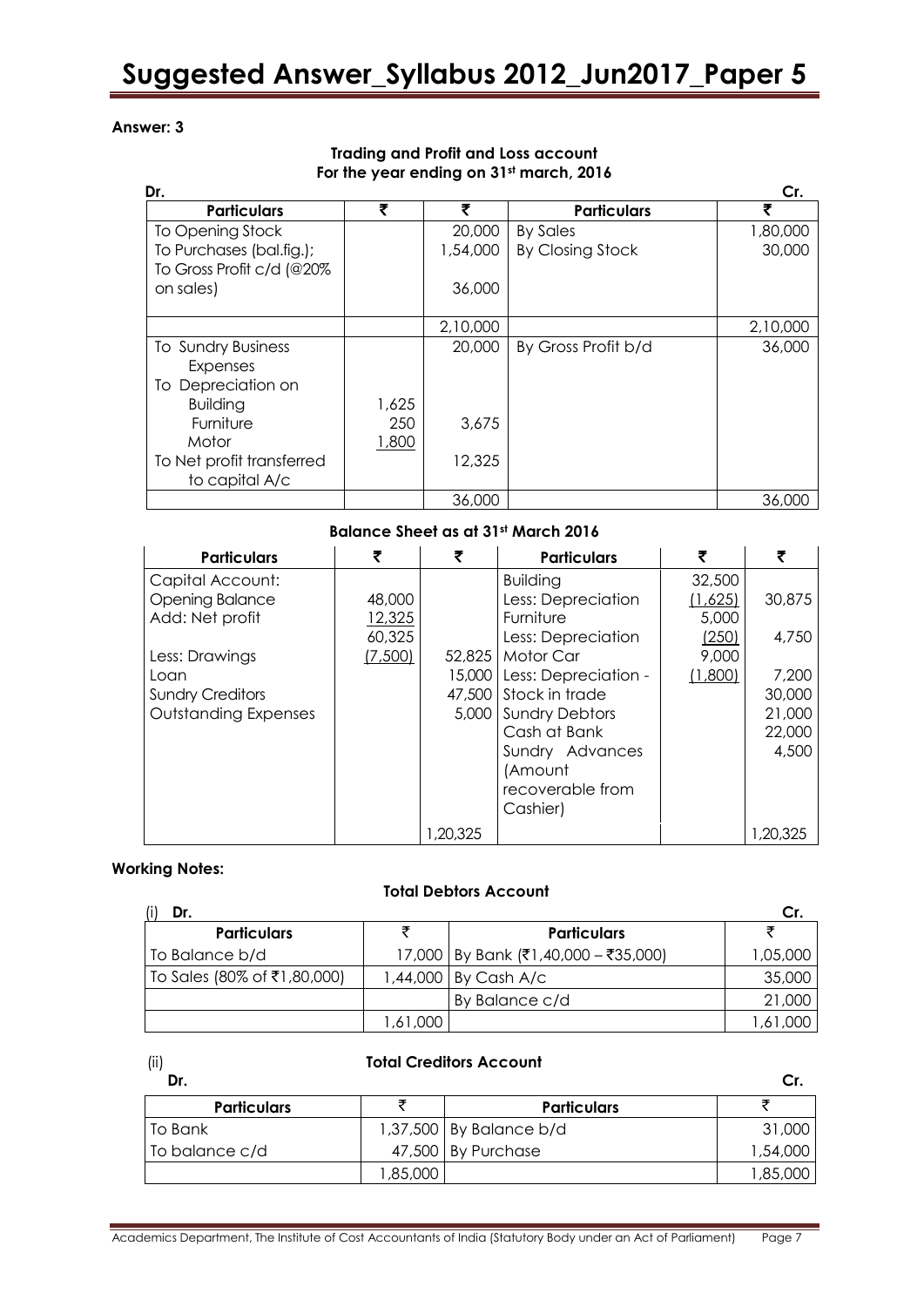| (iv)              |        |             | <b>Cash Book</b>                |           |             |
|-------------------|--------|-------------|---------------------------------|-----------|-------------|
| Dr.               |        |             |                                 |           | Cr.         |
| Particulars       | Cash   | <b>Bank</b> | Particulars                     | Cash<br>₹ | <b>Bank</b> |
| To Balance b/d    | 2,000  | 8,500       | By Business Expenses            | 9,000     | 6,000       |
| To Sales          | 36,000 |             | By Drawings                     |           | 7,500       |
| To Sundry Debtors | 35,000 | 1,05,000    | By Sundry Creditors             |           | 1,37,500    |
| To Cash (Contra)  |        | 71,500      | By Bank (Contra)                | 71,500    |             |
| To Bank (Contra)  | 12,000 |             | By Cash (Contra)                |           | 12,000      |
|                   |        |             | Defalcation (Bal fig.) By<br>Bv | 4,500     |             |
|                   |        |             | Balance c/d                     |           |             |
|                   |        |             | (Bal fig.)                      |           | 22,000      |
|                   | 85,000 | 1,85,000    |                                 | 85,000    | 1,85.000    |

(iv) Last year's Total Sales = Gross Profit × 100/20 = 30,000 × 100/20 = ₹ 1,50,000

- (v) Current year's Total Sales = ₹ 1,50,000+ 20% of ₹1,50,000 = ₹ 1,80,000
- (vi) Current year's Credit Sales =  $\bar{z}$  1,80,000 × 80% =  $\bar{z}$  1,44,000
- (vii) Cost of Goods Sold = Sales G.P. = ₹1,80,000 ₹36,000 = ₹1,44,000
- (viii) Purchases = Cost of Goods Sold + Closing Stock Opening Stock  $= 1,44,000 + ₹ 30,000 - ₹20,000 = ₹ 1,54,000$
- **4. (a) X Limited sold goods worth** `**13 lakh to Mr. Y. Mr. Y asked for a Trade Discount amounting to** `**1,06,000 and the same was agreed to by X Limited. Such discount was allowed in the ordinary course of business. The sale was effected and goods were dispatched. On receipt of goods, Mr. Y has found that goods worth** `**1,34,000 are defective. Mr. Y returned defective goods to X Limited and made payment amount to** `**10,60,000. The Accountant of X Limited booked the sale for** `**10,60,000.**

**Discuss the contention of the Accountant with reference to relevant Accounting Standard. 4**

**(b) XYZ Ltd. constructed a fixed asset and incurred the following expenses on its construction:** 

| <b>Materials</b>                                                    | 10,00,000 |
|---------------------------------------------------------------------|-----------|
| <b>Direct Labour</b>                                                | 3,00,000  |
| (1/6th of the total labour time was chargeable to the construction) |           |
| <b>Direct Expenses</b>                                              | 2,00,000  |
| <b>Office &amp; Administrative Expenses</b>                         | 7,50,000  |
| (5% is specifically attributable to construction)                   |           |
| Depreciation on assets used for the construction of this asset      | 10,000    |
| Calculate the cost of the fixed asset.                              | 3         |

**(c) A fire engulfed the premises of a business of M/s K on the morning of 1st July, 2016. The building, equipment and stock were destroyed and the salvage recorded the following:**

**Building** `**4,000; Equipment** `**2,500; Stock** `**20,000. The following other information was obtained from the records saved for the period from 1st January to 30th June 2016:**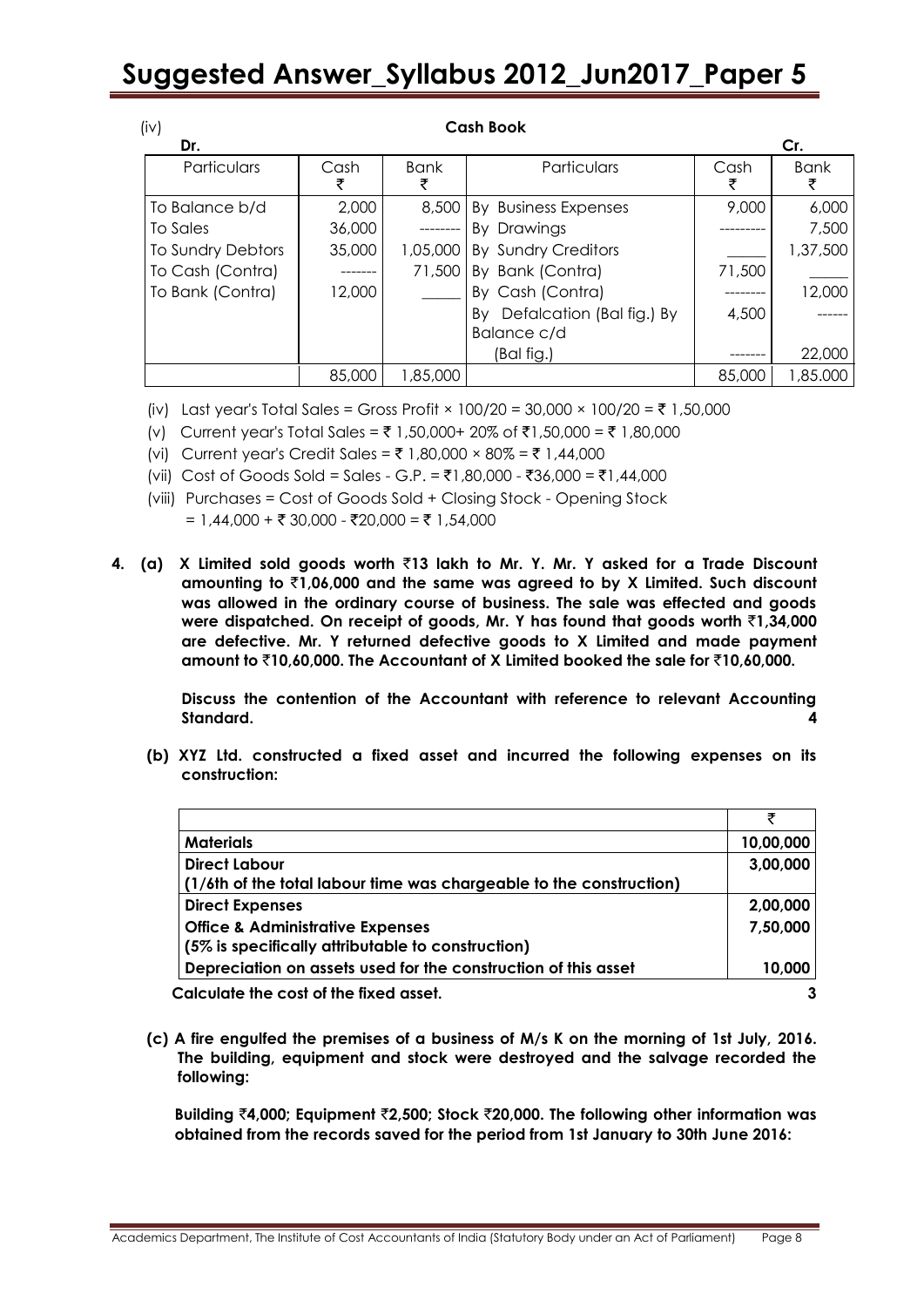|                                                     | ₹         |
|-----------------------------------------------------|-----------|
| <b>Sales</b>                                        | 11,10,000 |
| <b>Purchases</b>                                    | 9,37,500  |
| Cartage inward                                      | 17,500    |
| <b>Wages</b>                                        | 7,500     |
| Stock in hand on 31st December, 2015                | 1,50,000  |
| <b>Building (value on 31st December, 2015)</b>      | 3,75,000  |
| Equipment (value on 31st December, 2015)            | 75,000    |
| Depreciation provision till 31st December, 2015 on: |           |
| <b>Building</b>                                     | 1,25,000  |
| Equipment                                           | 22,500    |

**No depreciation has been provided since December 31, 2015. The latest rate of depreciation is 5% p.a. on building and 15% p.a. on equipment by straight line method.**

**Normally business makes a profit of 25% on sales. You are required to prepare the statement of claim for submission to the Insurance Company. 8**

#### **Answer: 4**

**(a)** As per AS 9, "Revenue Recognition" is the inflow or cash, receivable or other consideration arising in the course of ordinary activities of an enterprise from the sale of Goods. However, the above is subject to trade discount and volume rebates received in the course of carrying on business which shall be deducted in ascertaining revenue since they represent' a reduction of cost. Revenue is also subject to certain risks like damages on transfer of goods to the buyers end.

In the given case, trade discount is to be deducted from  $\bar{\tau}$ 13,00,000 and gross sale shall be recognized at (₹ 13,00,000 – ₹1,06,000) = ₹11,94,000 and goods returned ₹1,34,000 are to be recorded in the form of sales return.

Thus the contention of the Accountant to book sale of  $\bar{\tau}10.60,000$  is not correct.

#### **(b) Calculation of Cost of fixed asset**

| <i>Materials</i>                                  | 10,00,000 |
|---------------------------------------------------|-----------|
| Direct labour (1/6 <sup>h</sup> of ₹3,00,000)     | 50,000    |
| Direct expenses                                   | 2,00,000  |
| Office and administrative expenses (5% ₹7,50,000) | 37,500    |
| Depreciation on assets                            | 10,000    |
| Total Cost of fixed asset                         | 12,97,500 |

#### **(c) Statement of Claim**

| <b>Item</b>      | Cost<br>₹ | Depreciation       | Salvage | Claim         |
|------------------|-----------|--------------------|---------|---------------|
|                  |           |                    |         | $(E = B-C-D)$ |
| Stock (W. N. 2)  | 2,80,000  |                    | 20,000  | 2,60,000      |
| <b>Buildings</b> | 3,75,000  | $1,25,000 + 9,375$ | 4,000   | 2,36,625      |
| Equipment        | 75,000    | $22,500 + 5,625$   | 2,500   | 44,375        |
|                  |           |                    |         | 5,41,000      |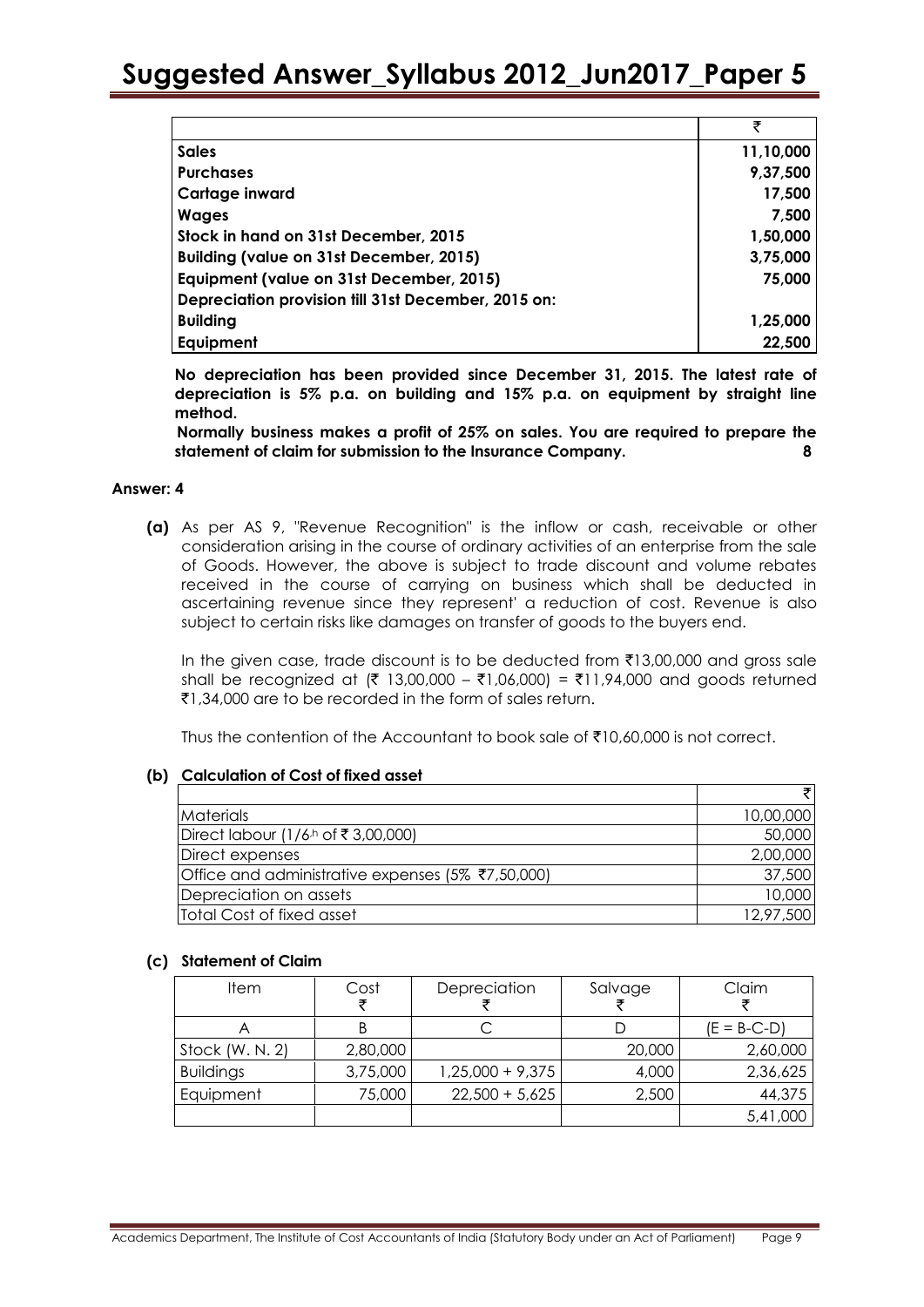**Working Notes:** 

#### **1. Memorandum Trading Account for the period from 01.01.2016 to 30.06.2016**

| Dr.                                    |           |                                    | Cr.       |
|----------------------------------------|-----------|------------------------------------|-----------|
| <b>Particulars</b>                     | ₹         | <b>Particulars</b>                 |           |
| To Opening Stock (01.01.2016)          |           | 1,50,000 By Sales                  | 11,10,000 |
| To Purchases                           | 9,37,500  |                                    |           |
| To Cartage Inwards                     |           | 17,500 By Closing Stock (bal. Fig) | 2,80,000  |
| To Wages                               | 7,500     |                                    |           |
| To Gross Profit<br>(25% of ₹11,10,000) | 2,77,500  |                                    |           |
|                                        | 13,90,000 |                                    | 13,90,000 |

| <b>Stock Destroyed Account</b> |
|--------------------------------|
|                                |

| Dr.                 |          |                                       |          |
|---------------------|----------|---------------------------------------|----------|
| <b>Particulars</b>  |          | <b>Particulars</b>                    |          |
| To Tarading Account |          | 2,80,000 By Stock Salvaged<br>Account | 20,000   |
|                     |          | By Balance c/d (For<br>Claim)         | 2,60,000 |
|                     | 2,80,000 |                                       | 2,80,000 |

**5. The following was the Balance Sheet of 'Kamal' and 'Rani', who were sharing profits and losses in the ratio of 2:1 on 31.12.2016:**

| <b>Liabilities</b>      | ₹                    | <b>Assets</b>              | ₹         |
|-------------------------|----------------------|----------------------------|-----------|
| <b>Capital Accounts</b> |                      | <b>Plant and Machinery</b> | 24,00,000 |
| Kamal                   | 20,00,000   Building |                            | 18,00,000 |
| Rani                    |                      | 10,00,000 Sundry Debtors   | 6,00,000  |
| <b>Reserves</b>         | 18,00,000 Stock      |                            | 8,00,000  |
| <b>Sundry Creditors</b> | 8,00,000 Cash        |                            | 2,00,000  |
| <b>Bills Payable</b>    | 2,00,000             |                            |           |
|                         | 58,00,000            |                            | 58,00,000 |

**They agreed to admit 'Nisha' into the partnership on the following terms:**

- **(i) The Goodwill of the firm was fixed at** `**2,10,000.**
- **(ii) That the value of Stock and Plant & Machinery were to be reduced by 10%.**
- **(iii) That a provision of 5% was to be created for Doubtful Debts.**
- **(iv) That the Building Account was to be appreciated by 20%.**
- **(v) There was an unrecorded liability of** `**20,000.**
- **(vi) Investments worth** `**40,000 (Not mentioned in the Balance Sheet) were taken into account.**
- **(vii) That the value of Reserve, the values of Liabilities and the values of Assets other than Cash are not to be altered.**
- **(viii) 'Nisha' was to be given one-fourth share in the profit and was to bring capital equal to his share of profit after all adjustments.**

**Prepare Memorandum Revaluation Account, Capital Account of the partners and the Balance Sheet of the newly reconstituted firm. 15**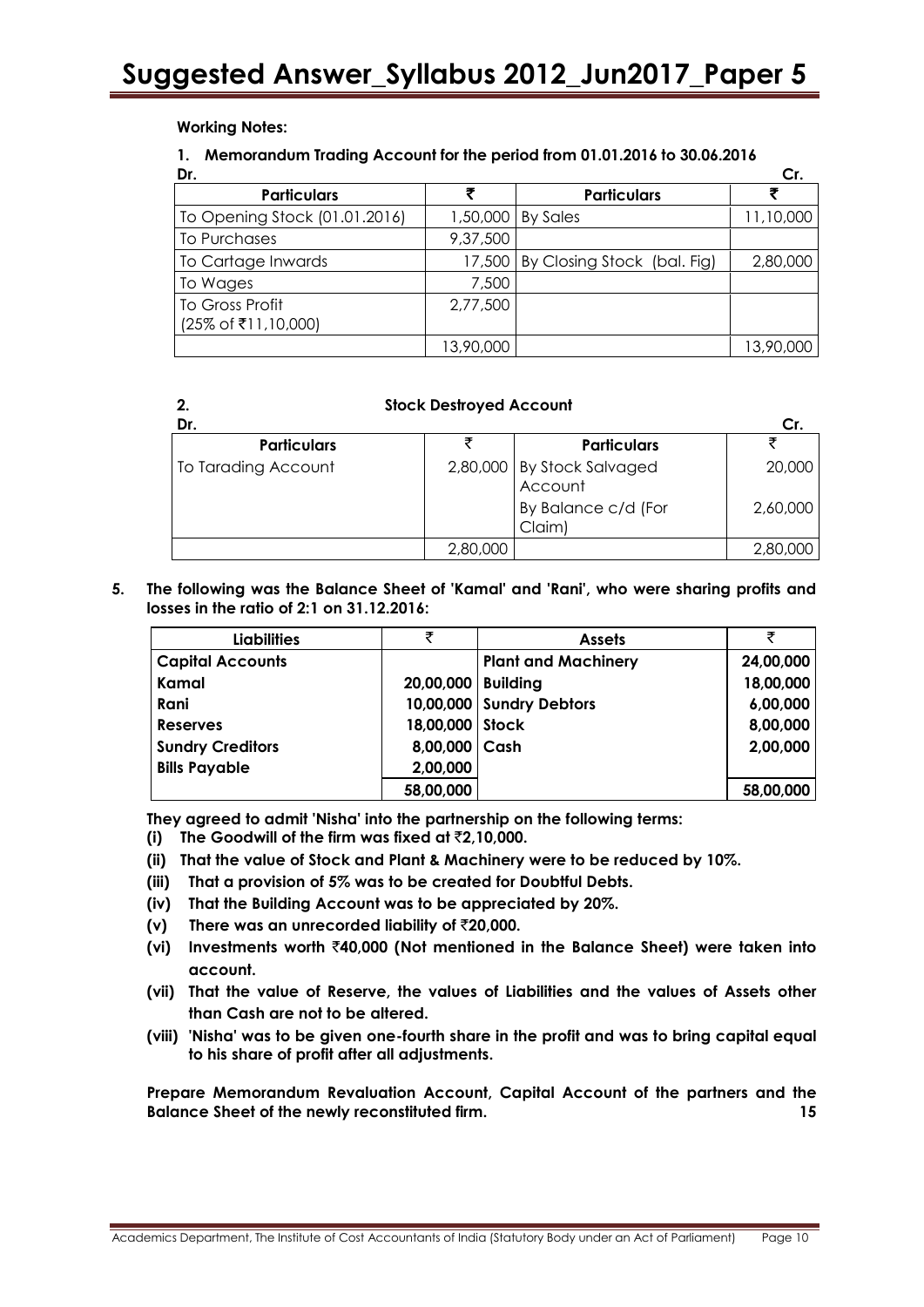#### **Answer: 5**

#### **Memorandum revaluation Account**

| Dr.                                |          |                           | Cr.      |
|------------------------------------|----------|---------------------------|----------|
| Particulars                        | ₹        | Particulars               | ₹        |
| To Stock                           | 80,000   | <b>Building</b>           | 3,60,000 |
| To Plant & machinery               | 2,40,000 | Investments               | 40,000   |
| To Provision for doubtful debts    | 30,000   |                           |          |
| To Unrecorded liability            | 20,000   |                           |          |
| To Profit transferred to Partners' |          |                           |          |
| Capital A/cs (in old ratio)        |          |                           |          |
| Kamal = $20,000$                   |          |                           |          |
| Rani =<br>10,000                   |          |                           |          |
|                                    | 30,000   |                           |          |
|                                    | 4,00,000 |                           | 4,00,000 |
| To Building                        | 3,60,000 | By Stock                  | 80,000   |
| To Investments                     | 40,000   | By Plant & machinery      | 2,40,000 |
|                                    |          | By Provision for doubtful | 30,000   |
|                                    |          | debts                     | 20,000   |
|                                    |          | By Unrecorded liability   |          |
|                                    |          | By Loss transferred to    |          |
|                                    |          | Partners' Capital A/cs    |          |
|                                    |          | (in new ratio)            |          |
|                                    |          | Kamal = $15,000$          |          |
|                                    |          | Rani<br>$= 7,500$         |          |
|                                    |          | Nisha<br>$= 7,500$        | 30,000   |
|                                    | 4,00,000 |                           | 4,00,000 |

#### **Partners' capital Accounts**

| Dr.              |           |           |           |                           |           |           | Cr.       |
|------------------|-----------|-----------|-----------|---------------------------|-----------|-----------|-----------|
|                  | Kamal     | Rani      | Nisha     |                           | Kamal     | Rani      | Nisha     |
| To Memorandum    | 15,000    | 7,500     |           | 7,500 By Balance b/d      | 20,00,000 | 10,00,000 |           |
| Revaluation      |           |           |           | By Reserve                | 12,00,000 | 6,00,000  |           |
| To Reserve Fund  | 9,00,000  | 4,50,000  |           | 4,50,000 By Nisha (W.N.3) | 35,000    | 17,500    |           |
| To Kamal (W.N.3) |           |           |           | 35,000 By Memorandum      | 20,000    | 10,000    |           |
| To Rani (W.N.3)  |           |           | 17,500    | Revaluation A/c           |           |           |           |
| To Balance c/d   |           |           |           | By Cash                   |           |           |           |
| (Refer W.N.2)    | 23,40,000 | 11,70,000 | 11,70,000 | (Bal. Fig.)               |           |           | 16,80,000 |
|                  | 32,55,000 | 16.27.500 | 16,80,000 |                           | 32,55,000 | 16,27,500 | 16,80,000 |

#### **Balance Sheet of newly reconstitute firm as on 31.12.2016**

| Liabilities             |                    | Assets                                |           |
|-------------------------|--------------------|---------------------------------------|-----------|
| Capital Accounts        |                    | Plant & Machinery                     | 24,00,000 |
| Kamal                   | 23,40,000 Building |                                       | 18,00,000 |
| Rani                    |                    | 11,70,000 Sundry Debtors              | 6,00,000  |
| Nisha                   | 11,70,000 Stock    |                                       | 8,00,000  |
| <b>Reserve Fund</b>     |                    | 18,00,000 Cash (2,00,000 + 16,80,000) | 18,80,000 |
| <b>Sundry Creditors</b> | 8,00,000           |                                       |           |
| <b>Bills Payable</b>    | 2,00,000           |                                       |           |
|                         | 74,80,000          |                                       | 74,80,000 |

#### **Working Notes:**

1. Calculation of new profit and loss sharing ratio Nisha will get 1/4th share in the new profit sharing ratio. Therefore, remaining share will be 1-1/4 = 3/4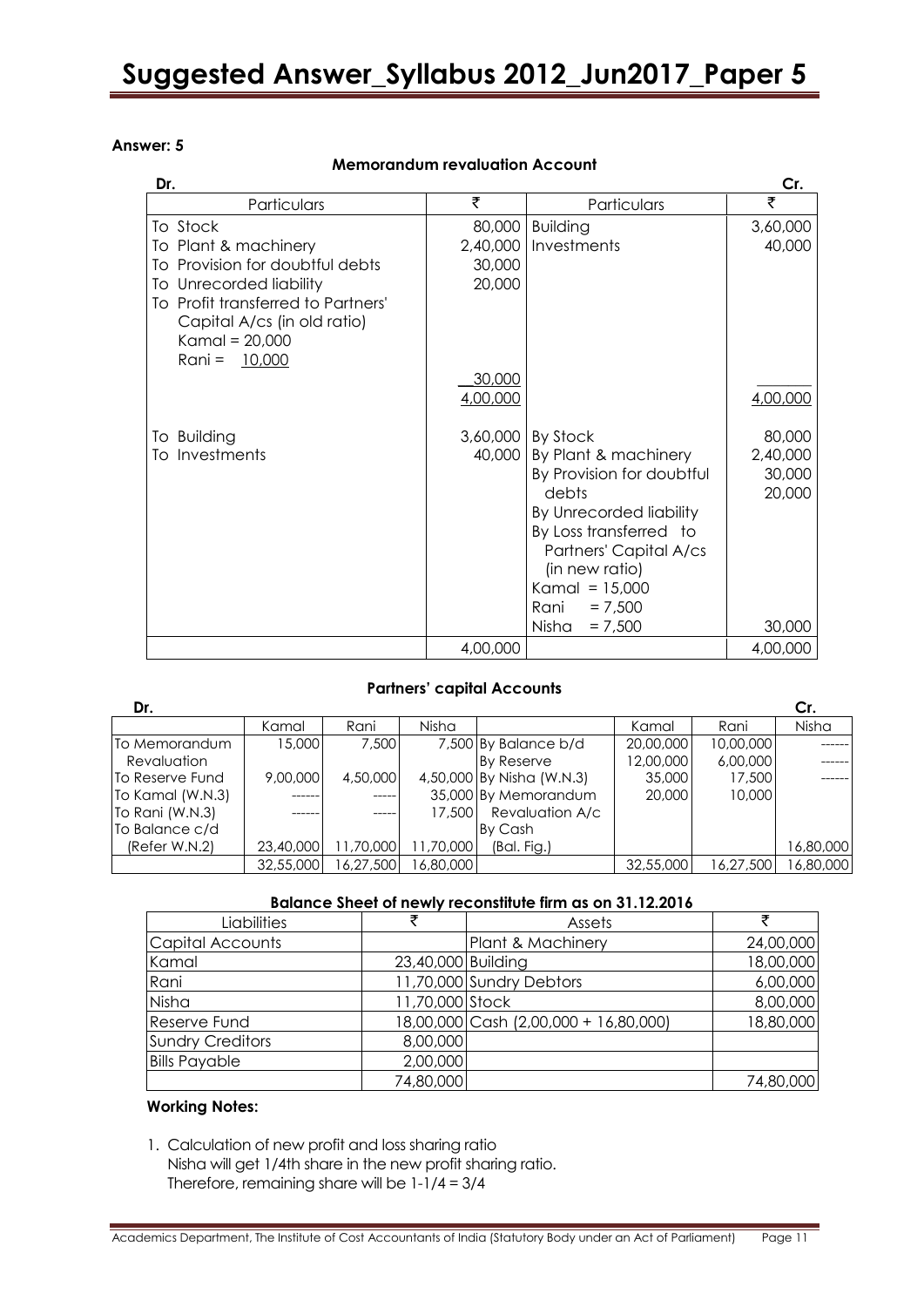Share of Kamal will be  $3/4 \times 2/3 = 2/4$  i.e.  $1/2$ Share of Rani will be  $3/4 \times 1/3 = 1/4$ New ratio will be Kamal: Rani: Nisha 1/2 : 1/4 ; 1/4 2:1:1

2. Calculation of closing capital of Nisha

Closing capitals of Kamal & Rani after all adjustments are:

Kamal = `23,40,000 Rani = ` 11,70,000

Since Rani's capital is less than Kamal's capital, therefore Rani's capital is taken as base. Hence, Nisha's closing capital should be  $\bar{\tau}$ 11,70,000 (46,80,000 × 1/4) i.e. at par with Rani (as per new profit and loss sharing ratio)

3. Adjustment entry for goodwill

| Partners | Goodwill as per old<br>ratio | Goodwill as per<br>new ratio |           | <b>Effect</b> |
|----------|------------------------------|------------------------------|-----------|---------------|
| Kamal    | ,40,000                      | 1,05,000                     | $+35,000$ |               |
| Rani     | 70,000                       | 52,500                       | $+17,500$ |               |
| Nisha    |                              | 52,500                       |           | 52,500        |
|          | 2,10,000                     | 2,10,000                     | 52,500    | 52,500        |

Adjustment entry will be:

Nisha's Capital A/'c Dr. 52,500 To Kamal's Capital A/c 35,000 To Rani's capital A/c 17,500

- 
- **6. (a) From the following transactions in the books of Mr. Perfect, prepare an Account Current, by means of product to be sent by him to Mr. Smart for the quarter ending 31st March, 2016. Interest is to be charged and/or allowed @ 12% p.a.**

| 2016               |                                            |        |
|--------------------|--------------------------------------------|--------|
| January 1          | <b>Balance in Smart's Account (Credit)</b> | 3,500  |
| January 12         | Sold goods to Smart (due 1st February)     | 30,000 |
| January 31         | Sold goods to Smart (due 15th February)    | 27,500 |
| February 15        | <b>Cash received</b>                       | 40,000 |
| <b>February 20</b> | <b>Cash received</b>                       | 7,500  |
| March 10           | <b>Goods returned by Smart</b>             | 7,000  |
| March 25           | <b>Cash received</b>                       | 6,500  |
|                    |                                            | 10     |

**(b) Following are the details of interest on advance of Patta Commercial Bank as on 31st March, 2017:**  $(\bar{x}$  in crore)

|                                       |                        | ו ווו טוטופן             |
|---------------------------------------|------------------------|--------------------------|
| <b>Particulars</b>                    | <b>Interest Earned</b> | <b>Interest Received</b> |
|                                       | ₹                      | ₹                        |
| <b>Performing Assets:</b>             |                        |                          |
| Terms Loan                            | 480                    | 360                      |
| Cash Credit and Overdraft             | 2,500                  | 2,010                    |
| <b>Bills Purchased and Discounted</b> | 300                    | 300                      |
| <b>Non-Performing Assets:</b>         |                        |                          |
| lTerm Loan                            | 250                    | 50                       |
| Cash Credit and Overdraft             | 800                    | 60                       |
| <b>Bill Purchased and Discounted</b>  | 200                    | 40                       |

**Find out the income to be recognized for the year ended 31st March, 2017. 5**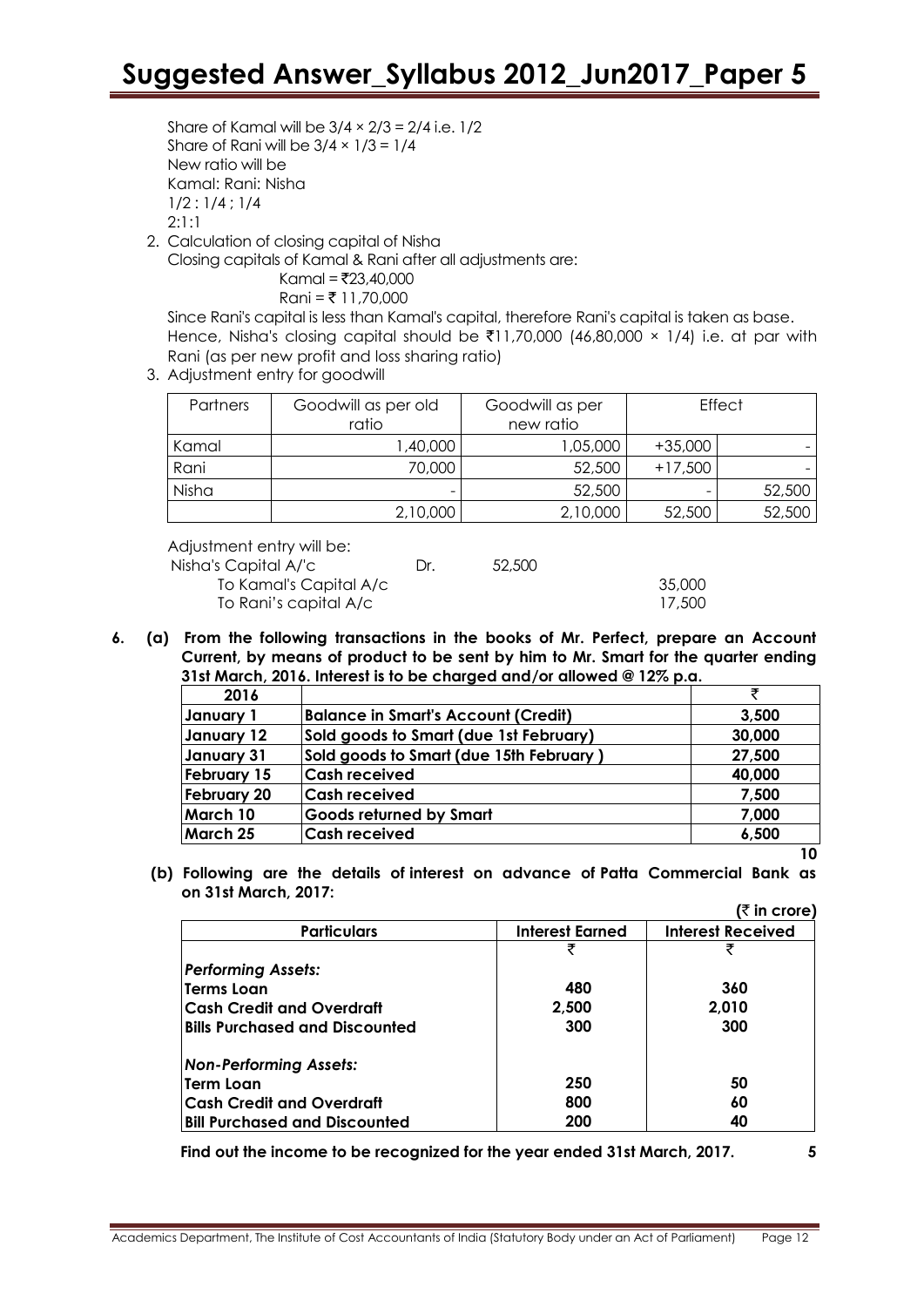#### **Answer: 6 (a)**

#### In the books of Mr. Perfact Mr. Smart in Account Current with Mr. perfact (Interest to  $31<sup>st</sup>$  march, 2016 @ 12% p. a.) (By means of product )

#### **Dr. Cr.**

| Date<br>2016  | Particular                                  | <b>Due</b><br>date | Amount<br>₹ | Days | Product   | Date<br>2016 | Particulars                      | <b>Due</b><br>date | Amount | Days | Product   |
|---------------|---------------------------------------------|--------------------|-------------|------|-----------|--------------|----------------------------------|--------------------|--------|------|-----------|
| Jan $12$      | To Sales A/c                                | Feb.1              | 30,000      | 59   | 17,70,000 | Jan.1        | <b>By Balance</b><br>b/d         | Jan. 1             | 3,500  | 91   | 3,18,500  |
| <b>Jan 31</b> | To Sales A/c                                | Feb.15             | 27,500      | 45   | 12,37,500 | Feb.15       | By cash<br>A/C                   | Feb.15             | 40,000 | 45   | 18,00,000 |
| Mar. 31       | To Interest<br>12<br>4,03,000<br>100<br>366 |                    | 132         |      |           | Feb.20       | By cash<br>A/C                   | Feb.20             | 7,500  | 40   | 3,00,000  |
| Mar.31        | To Balance c/d                              |                    | 6,868       |      |           | Mar. 10      | <b>By Sales</b><br>return        | Mar.<br>10         | 7,000  | 21   | 1,47,000  |
|               |                                             |                    |             |      |           | Mar. 25      | By Cash<br>A/C                   | Mar.25             | 6,500  | 6    | 39,000    |
|               |                                             |                    |             |      |           | Mar. 31      | <b>By Balance</b><br>of products |                    |        |      | 4,03,000  |
|               |                                             |                    | 64,500      |      | 30,07,500 |              |                                  |                    | 64,500 |      | 30,07,500 |

#### **Answer: 6 (b)**

As per RBI Circular, Interest on non-performing assets are considered on Cash Basis where as interest on performing assets are considered on Accrual Basis.

| <u>alarchitem and wing mic weedgmmon of medine</u><br><b>Particulars</b> | Amount | Amount |
|--------------------------------------------------------------------------|--------|--------|
| Interest on Term Loans                                                   |        |        |
| i. Performing Assets                                                     | 480    |        |
| ii. Non-performing Assets                                                | 50     | 530    |
| 2. Interest on Cash Credit and Overdraft                                 |        |        |
| i. Performing Assets                                                     | 2,500  |        |
| ii. Non-Performing Assets                                                | 60     | 2,560  |
| 3. Interest on Bills Purchased and Discounted                            |        |        |
| i. Performing Assets                                                     | 300    |        |
| ii. Non-Performing Assets                                                | 40     | 340    |
| Income to be Assets                                                      |        | 3,430  |

**Statement Showing the Recognition of Income**

- **7. (a) K. Ltd. has sold its building for** `**50 lakh to B. Ltd. and has also given the possession to B. Ltd. The book value of the building is** `**30 lakh. As on 31st March, 2016, the documentation and legal formalities are pending. The company has not recorded the sale and has shown the amount received as advance. Do you agree with this treatment? 3**
	- **(b) Entity Hello has an existing freehold factory property, which it intends to knock down and redevelop. During the redevelopment period the company will move its production facilities to another (temporary) site. The following incremental costs will be incurred: Setup costs of** `**5,00,000 to install machinery in the new location. Rent of** `**15,00,000. Removal costs of** `**3,00,000 to transport the machinery from the old location to the**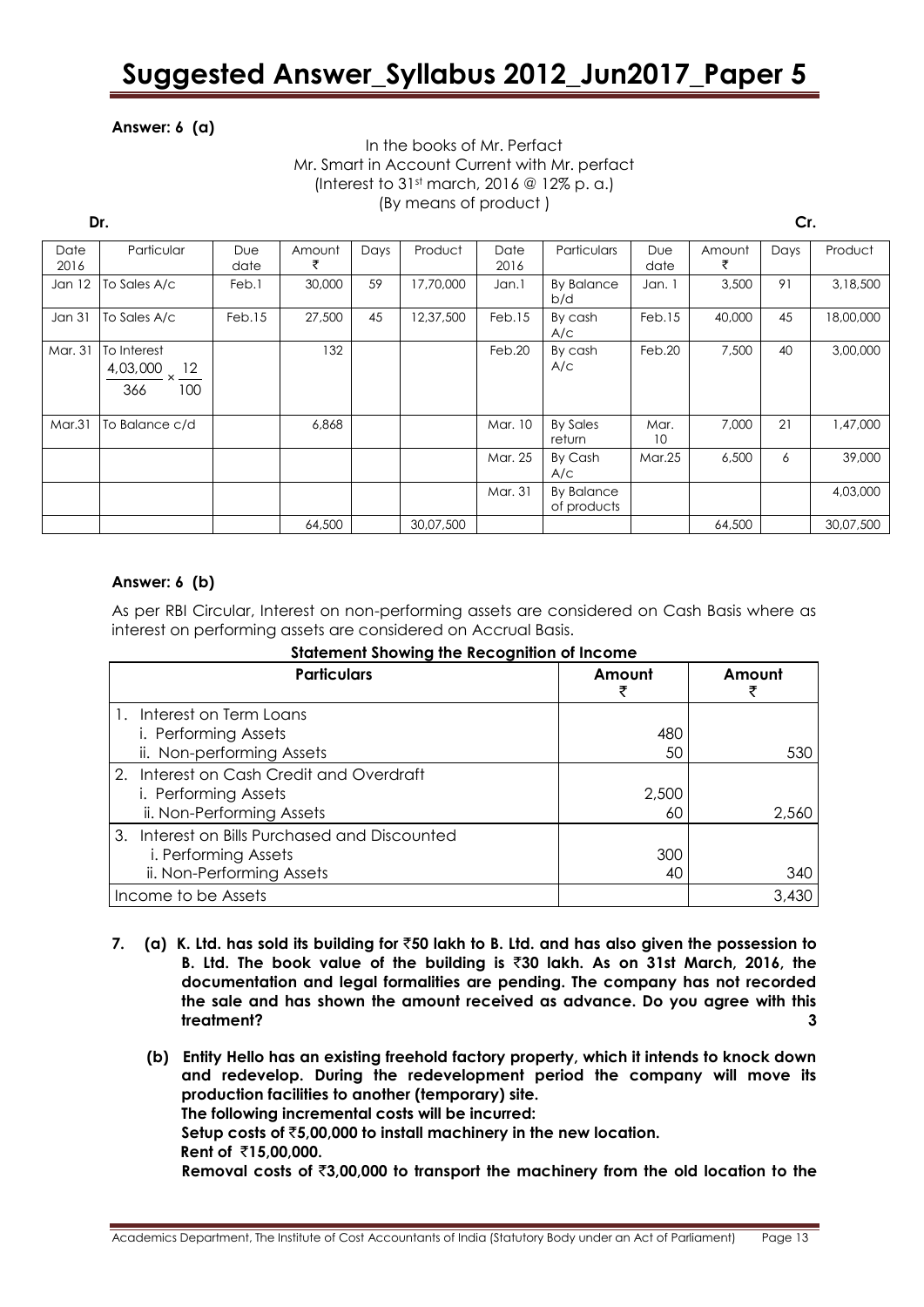**temporary location.**

**You are required to advise can these costs be capitalised into the cost of the new building. 4**

**(c) How will you show the following items in General Ledger Adjustment Account in Debtors Ledger and General Ledger Adjustment Account in Creditors Ledger:**

|                                                                           | ₹      |
|---------------------------------------------------------------------------|--------|
| Transfer from Debtors Ledger to Creditors Ledger                          | 2,200  |
| <b>Bills Receivable endorsed to Creditors</b>                             | 8,000  |
| <b>Endorsed Bills dishonoured</b>                                         | 2,000  |
| Bad Debts written off (after deducting bad debts recovered $\bar{z}600$ ) | 4,400  |
| <b>Provision for Doubtful Debts</b>                                       | 1,100  |
| <b>Provision for Discount on Debtors</b>                                  | 2,000  |
| <b>Reserve for Discount on Creditors</b>                                  | 4,000  |
| <b>Cash Sales</b>                                                         | 6,000  |
| <b>Cash Purchases</b>                                                     | 8,000  |
| <b>Bills Receivable Collected on maturity</b>                             | 10,000 |
| <b>Bills Receivable discounted</b>                                        | 12,000 |
| <b>Bills Payable matured</b>                                              | 14,000 |
| <b>Discount allowed</b>                                                   | 3,000  |
| Discount received                                                         | 1,200  |
| <b>Allowances from Creditors</b>                                          | 6,400  |
|                                                                           |        |

#### **Answer: 7**

- **(a)** The economic reality and substance of the transaction is that the rights and beneficial interest in the property has been transferred although legal title has not been transferred. K Ltd. should record the sale and recognize the profit of  $\bar{\tau}$ 20 lakhs in its profit and loss account. The building should be eliminated from the balance sheet.
- **(b)** Constructing or acquiring a new asset may result in incremental costs that would have been avoided if the asset had not been constructed or acquired. These costs are not be included in the cost of the asset if they are not directly attributable to bringing the asset to the location and condition necessary for it to be capable of operating in the manner intended by management.

**Conclusion:** The costs to be incurred by the company do not meet that requirement of AS 10 and cannot, therefore, be capitalised.

#### **(c) In Debtors Ledger General Ledger Adjustment Account**

| Dr.                         |       |                                  |       |
|-----------------------------|-------|----------------------------------|-------|
| <b>Particulars</b>          |       | <b>Particulars</b>               |       |
| To Debtors Ledger           |       | To Debtors Ledger                |       |
| Adjustment A/c:             |       | Adjustment A/c:                  |       |
| Discount Allowed            | 3 000 | <b>Endorsed Bills receivable</b> | 2,000 |
| Bad Debts (4,400 + 600)     | 5,000 | dishonored                       |       |
| Transfer to creditor ledger | 2,200 |                                  |       |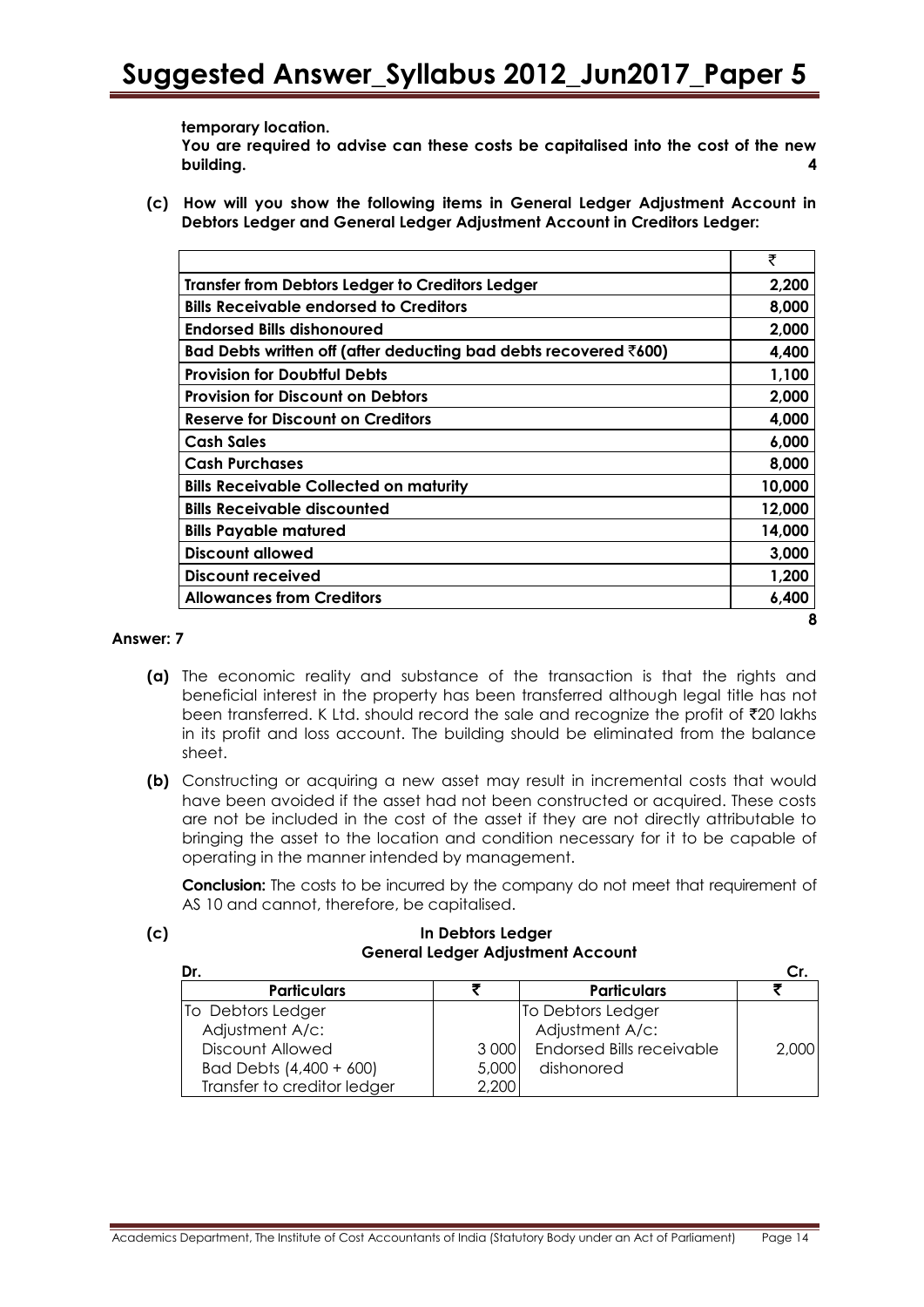#### **In Creditors Ledger General Ledger Adjustment Account**

| Dr.                                            |       |                                                           |       |
|------------------------------------------------|-------|-----------------------------------------------------------|-------|
| <b>Particulars</b>                             | Ŧ     | <b>Particulars</b>                                        |       |
| To Creditors Ledger<br>Adjustment A/c:         |       | By Creditors Ledger<br>Adjustment A/c:                    |       |
| <b>Endorsed Bills receivable</b><br>dishonored | 2,000 | Transfer from debtors<br>Ledger<br><b>Bill receivable</b> | 2,200 |
|                                                |       | endorsed to creditors                                     | 8,000 |
|                                                |       | Discount received                                         | 1,200 |
|                                                |       | Allowances                                                | 6.40C |

#### **Notes:**

- **(i)** The following items do not appear in GLA Account in Debtors Ledger.
	- 1. Cash Sales
	- 2. Provision for Doubtful Debts
	- 3. Provision for Discount on Debtors
	- 4. Bad Debts Recovered
	- 5. Bills Receivable matured/collected on maturity
	- 6. Bills Receivable discounted
	- 7. Bills Receivable endorsed'
- **(ii)** The following items do not appear in GLA Account in Creditors Ledger
	- 1. Cash Purchases
	- 2. Reserve for Discount on Creditors
	- 3. Bills Payable matured

#### **8. (a) The Revenue Account of a life insurance company shows the life assurance fund on 31st March, 2017 of** `**62,21,310 before taking into account the following items:**

- **(i) Claims covered under re-insurance** `**12,000.**
- **(ii) Bonus utilized in reduction of life insurance premium** `**4,500.**
- **(iii) Interest accrued on securities** ` **8,260.**
- **(iv) Outstanding premium** `**5,410.**
- **(v) Claims intimated but not admitted** ` **26,500.**

**What is the life assurance fund after taking into account the above omissions? 7**

**(b) Compute Working Capital requirement of a company from the following information:** 

| Average collection period                                                             | 60 days       | <b>Sales</b>       | ₹20,00,000                     |
|---------------------------------------------------------------------------------------|---------------|--------------------|--------------------------------|
| Average payment period                                                                | 75 days       | Gross profit       | 25% on sale                    |
| Inventory Holding period (on<br>$\sf{H}$ the basis of Cost of Goods $\sf{H}$<br>Sold) | 90 days       | Credit<br>Purchase | 1/3rd of Cost<br>of Goods Sold |
| <b>Cash &amp; bank balance</b>                                                        | 2.5% of sales | vear               | 360 days                       |

**The company expects 50% Sales increment during the next year. 8**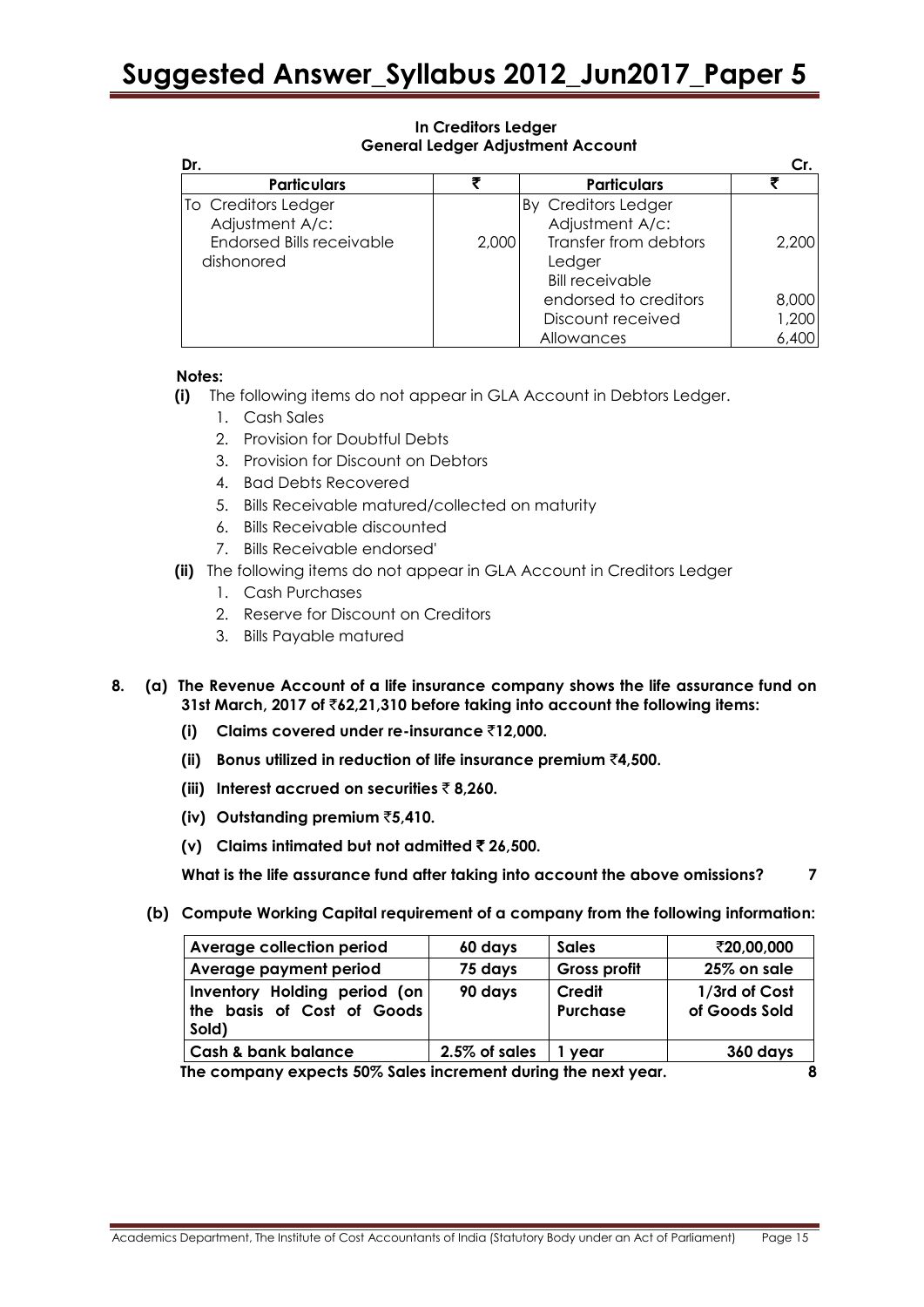#### **Answer: 8**

#### **(a) Statement showing life Assurance Fund**

| <b>Particulars</b>                     | Amount<br>(₹) | Amount<br>(₹) | Amount<br>(₹) |
|----------------------------------------|---------------|---------------|---------------|
| Balance of fund as on 31st March, 2017 |               |               | 62,21,310     |
| Add:                                   |               |               |               |
| Interest on securities                 |               | 8,260         |               |
| Premium outstanding                    |               | 5,410         | 13,670        |
|                                        |               |               | 62,34,980     |
| Less:                                  |               |               |               |
| Claims outstanding                     | 26,500        |               |               |
| Covered under re-insurance             | 12,000        | 14,500        |               |
| Bonus in reduction of premium          |               | 4,500         | 19,000        |
| Balance of life Assurance fund         |               |               | 62,15,980     |

#### **(b)**

#### **1. Computation of cost of Goods Sold**

| <b>Particulars</b>                     |            |
|----------------------------------------|------------|
| Sales                                  | 20,00,000  |
| Add: Expected increment at 50% on sale | 10,00,000  |
| Sales for the next year                | 30,00,000  |
| Less: gross profit at 25% on Sale      | (7,50,000) |
| Cost of Goods sold                     | 22,50,000  |
|                                        |            |

Credit purchases =  $1/3$ <sup>rd</sup> of ₹22,50,000 = ₹7,50,000

#### **2. Computation of working capital requirement**

|    | <b>Particulars</b>                                                                                                                                                    | (₹)                |
|----|-----------------------------------------------------------------------------------------------------------------------------------------------------------------------|--------------------|
|    | A. Current Assets                                                                                                                                                     |                    |
|    | Debtors = Sales × 60 days ÷ 360 Days = ₹30,00,000 × 60/360                                                                                                            | 5,00,000           |
|    | Inventory = Cost of Goods Sold $\times$ 90 Days ÷ 360 Days<br>$=$ ₹22,50,000 × 90 days/360 days<br>Cash and bank Balances = 2.5% of Sales = ₹ 30,00,000 $\times$ 2.5% | 5,62,500<br>75,000 |
|    | <b>Total Current Assets</b>                                                                                                                                           | 11,37,500          |
| В. | <b>Current Liabilities</b>                                                                                                                                            |                    |
|    | Creditors = Credit purchases $\times$ 75 days ÷ 360 days                                                                                                              |                    |
|    | $=$ ₹7,50,000 × 75 Days ÷ 360 days                                                                                                                                    | (1, 56, 250)       |
|    | Net working capital = $(A - B)$                                                                                                                                       | 9,81,250           |

- **9. Write short notes on** *any three* **of the following:**
	- **(a) Areas involving different accounting policies by different enterprises**
	- **(b) Accounting treatment for grant received under APDRP (Electricity Companies)**
	- **(c) Minimum paid-up capital and reserve (Banking Companies)**
	- **(d) Re-insurance and Double Insurance**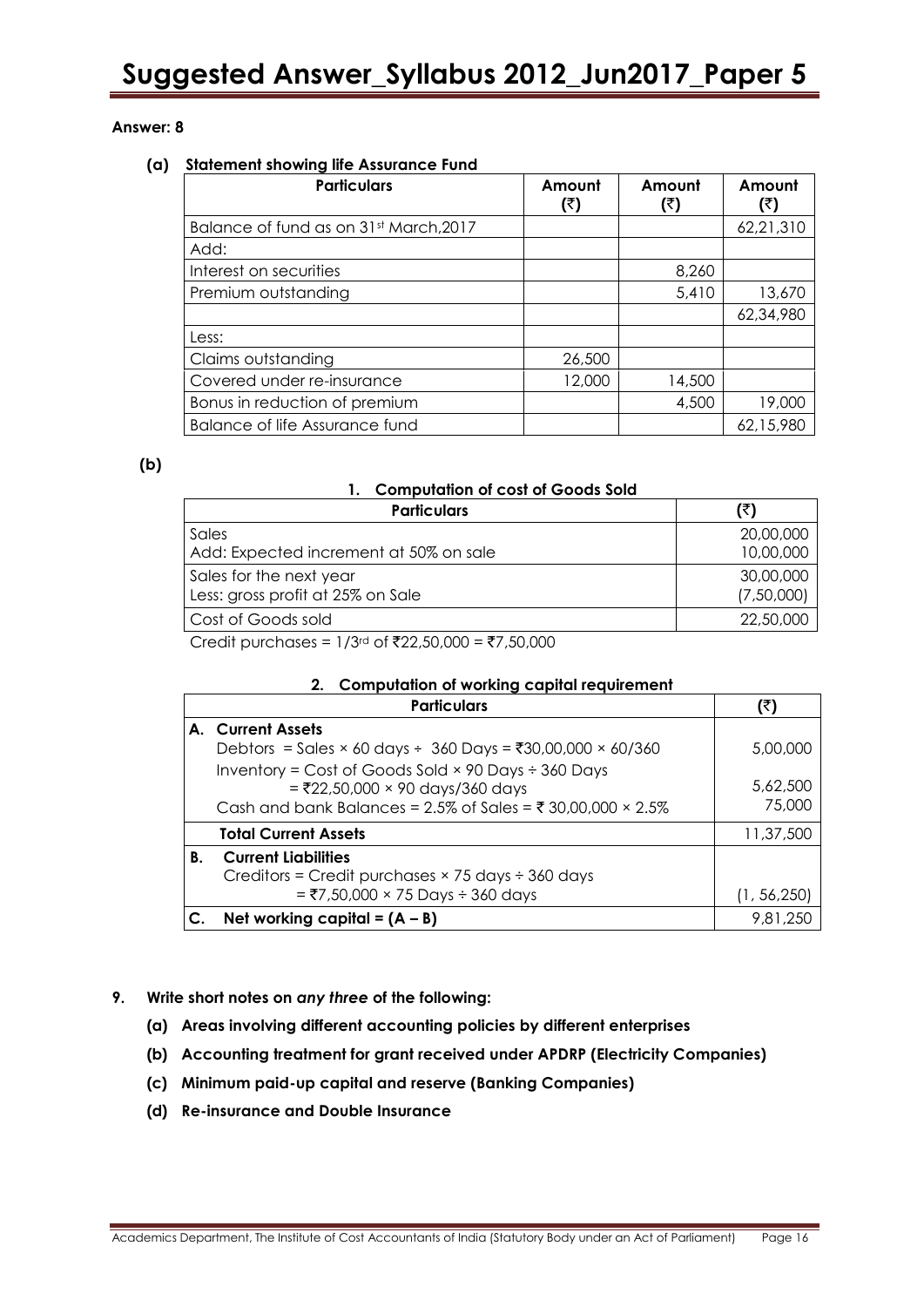#### **Answer: 9**

- **(a)** Areas involving different accounting policies by different enterprises are:
	- Methods of depreciation, depletion and amortization
	- Treatment of expenditure during construction
	- Treatment of foreign currency conversion/translation.
	- Valuation of inventories
	- Treatment of intangible assets
	- Valuation of investments
	- Treatment of retirement benefits
	- Recognition of profit on long-term contract
	- Valuation of fixed assets
	- Treatment of contingent liabilities
- **(b)** Account for grant received under APDRP
	- (i) Grant received under the Accelerated Power Development and Reforms Programme (APDRP) of the Ministry of Power, Government of India towards capital expenditure is treated as capital receipt and accounted as Capital Reserve and subsequently adjusted as income (by transfer to the Statement of Profit and Loss) in the same proportion as the depreciation written off on the assets acquired out of the Grant.
	- (ii) The depreciation for the year to be debited to the Statement of Profit and Loss on asset acquired out of grant match against portion of grant transferred fram Capital Reserve.
	- (iii) The unadjusted balance of capital reserve is disclosed under the head Reserves and Surplus in the Balance Sheet.
	- (iv) In the Cash Flow Statement grant received under APDRP is reported under Financing Activity.
	- (v) At any time if the ownership of the assets acquired, out all the grants, vest with the Government. The grants (Capital Reserve) are adjusted in the carrying cost of such assets.
	- (vi) The grant-in-aid assistance received by the utility under [APDRP](/PDRP) and its utilisation shown under the head Capital Expenditure made during the year is not considered for calculation of Annul Revenue Requirement (ARR) of the utility for the year.

|    | <b>Banking company</b>                                                                                                                                                                   | Minimum Aggregate<br>value at paid up capital<br>and reserve                                                   |  |  |
|----|------------------------------------------------------------------------------------------------------------------------------------------------------------------------------------------|----------------------------------------------------------------------------------------------------------------|--|--|
| 1. | In case of a Banking Company incorporated outside<br>India:<br>(a) having a place(s) of business in the city of Mumbai<br>or Kolkata or both                                             | $\bar{z}$ 20 lacs                                                                                              |  |  |
|    | (b) not having a place (s) of business in the city of<br>Mumbai or Kolkata or both                                                                                                       | $\overline{5}$ 15 lacs                                                                                         |  |  |
|    | 2. In case of a banking company incorporated in India:<br>(a) having place of business in more than one State<br>including place(s) business in the city of Mumbai<br>or Kolkata or both | ₹10 lcs                                                                                                        |  |  |
|    | (b) having all its places of business in one state and<br>none of which is in the city of Mumbai or Kolkata                                                                              | ₹1 lac + ₹ 10,000 for<br>each of other places, of<br>business in the district in<br>which it has its principal |  |  |

#### **(c)** Minimum paid up capital and reserve [Section – 11]